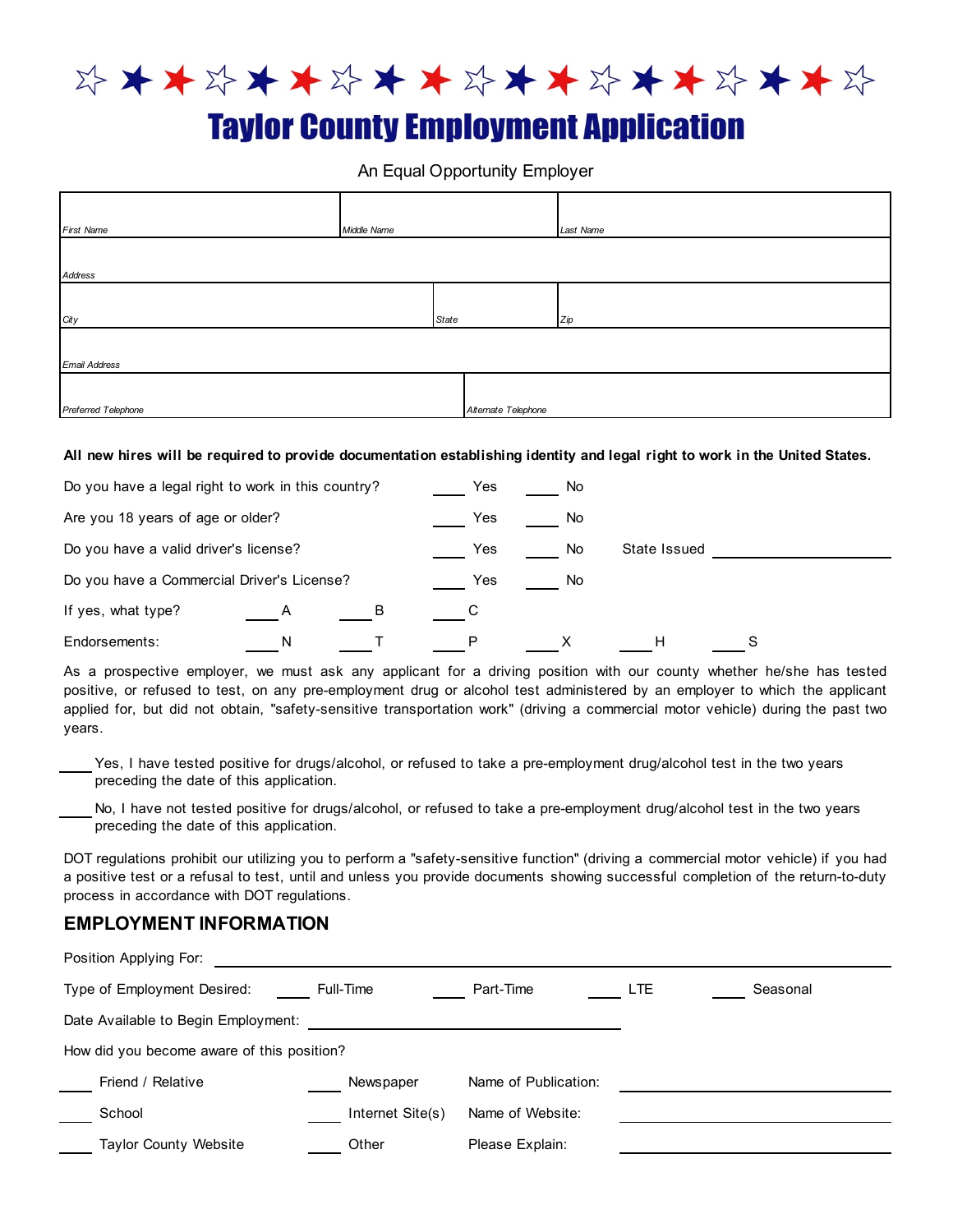### **EDUCATION**

| High School Name                                                                                                                                                                                                                                     |                                                              |
|------------------------------------------------------------------------------------------------------------------------------------------------------------------------------------------------------------------------------------------------------|--------------------------------------------------------------|
| Major Subjects                                                                                                                                                                                                                                       | Diploma or GED? Yes<br>No.                                   |
| College Name<br><u> 1989 - Johann Barn, mars an t-Amerikaansk kommunister (</u>                                                                                                                                                                      | Location (City & State) Location and Location (City & State) |
|                                                                                                                                                                                                                                                      | # Years Attended                                             |
| Degree or Diploma Earned?<br>Yes<br><b>No</b>                                                                                                                                                                                                        |                                                              |
| College Name                                                                                                                                                                                                                                         |                                                              |
|                                                                                                                                                                                                                                                      | # Years Attended                                             |
| Degree or Diploma Earned?<br>Yes<br>No                                                                                                                                                                                                               |                                                              |
| College Name<br><u>and the community of the community of the community of the community of the community of the community of the community of the community of the community of the community of the community of the community of the community</u> | Location (City & State)                                      |
| Degree & Major/Minor<br><u> Liste de la construcción de la construcción de la construcción de la construcción de la construcción de la c</u>                                                                                                         | # Years Attended                                             |
| Degree or Diploma Earned?<br>Yes<br>No                                                                                                                                                                                                               |                                                              |
|                                                                                                                                                                                                                                                      |                                                              |
| Degree & Major                                                                                                                                                                                                                                       | # Years Attended                                             |
| Degree Earned?<br>Yes<br>No                                                                                                                                                                                                                          |                                                              |
| <b>Other School Name</b><br><u> 1989 - Johann Barbara, martxa a</u>                                                                                                                                                                                  | Location (City & State) Management City & State)             |
| School Degree, Diploma, or Certificate & Major Letter and Controller and Controller and Controller and Controller                                                                                                                                    |                                                              |
| Degree, Diploma or Certificate Earned?<br>Yes                                                                                                                                                                                                        | # Years Attended<br>No                                       |

### **TRAINING COURSES or SEMINARS** *(list any relevant training courses or seminars you have completed)*

| Course/Seminar Name & Content | Date(s) Attended |
|-------------------------------|------------------|
|                               |                  |
|                               |                  |
|                               |                  |
|                               |                  |

### **LICENSES & CERTIFICATIONS** *(list any relevant licenses and/or certifications)*

| License/Certification | State Issued |
|-----------------------|--------------|
|                       |              |
|                       |              |
|                       |              |
|                       |              |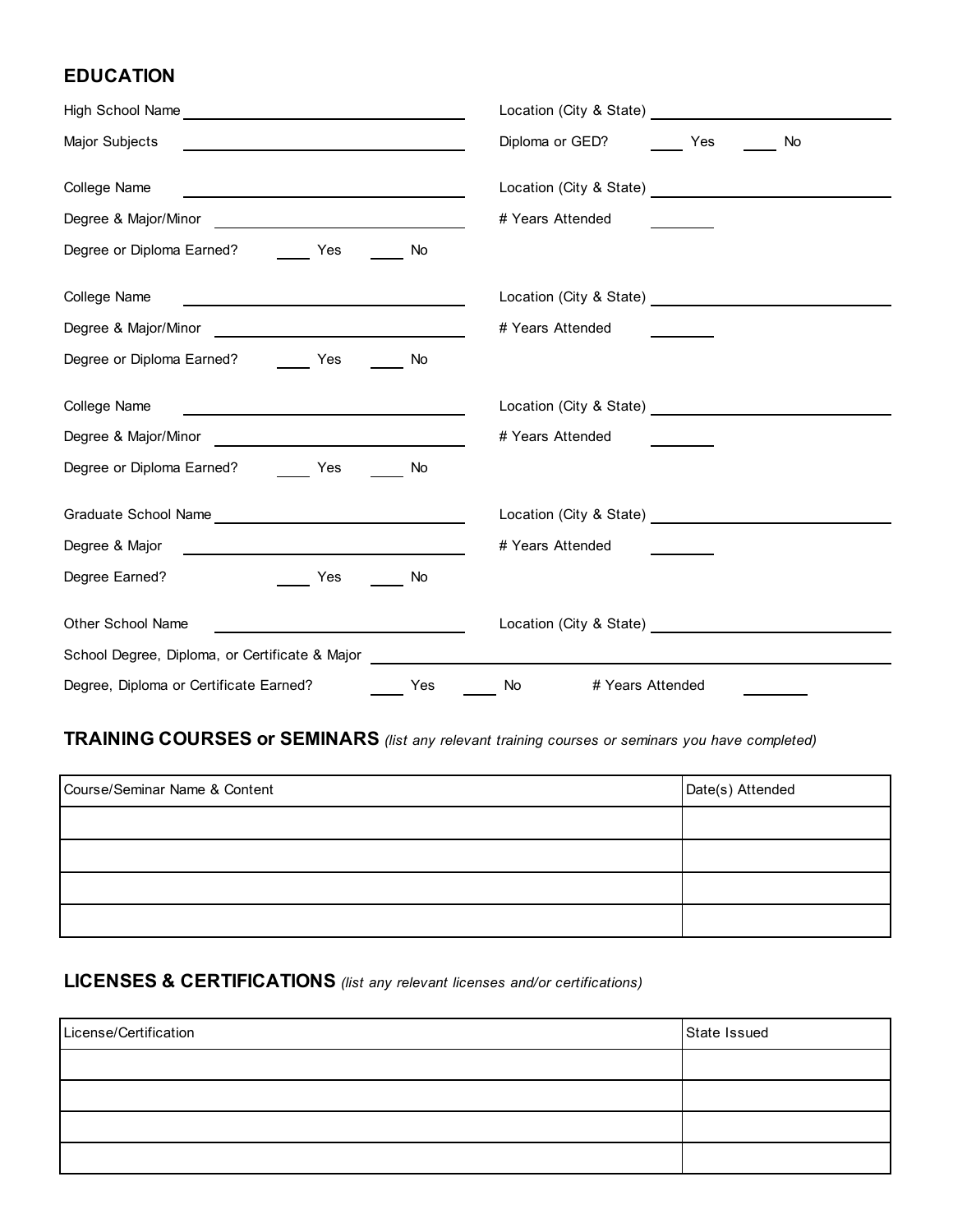**EMPLOYMENT -** *Begin with the most recent. Complete a separate employment history for a job title change with the same employer. Be certain to include service in the Armed Forces.*

| Employer                                                                     | Telephone                                      |  |
|------------------------------------------------------------------------------|------------------------------------------------|--|
| Address                                                                      | <b>Type of Business</b>                        |  |
|                                                                              |                                                |  |
| Employment Dates (from mm/yy to mm/yy)<br>Full-Time<br>Part-Time<br>Seasonal | Job Title<br><b>Limited Term</b><br>Contracted |  |
| <b>Status</b>                                                                |                                                |  |
| <b>Description of Duties</b>                                                 |                                                |  |
| Name of Immediate Supervisor & Job Title                                     | <b>Salary Start</b>                            |  |
| Reason for Leaving                                                           | Salary End                                     |  |
| Yes<br>No<br>May we contact this employer as a reference?                    |                                                |  |
| If no, please explain:                                                       |                                                |  |
| Employer                                                                     | Telephone                                      |  |
| Address                                                                      | <b>Type of Business</b>                        |  |
| Employment Dates (from mm/yy to mm/yy)                                       | Job Title                                      |  |
| Full-Time<br>Part-Time<br>Seasonal                                           | <b>Limited Term</b><br>Contracted              |  |
| <b>Status</b>                                                                |                                                |  |
| <b>Description of Duties</b>                                                 |                                                |  |
| Name of Immediate Supervisor & Job Title                                     | Salary Start                                   |  |
| Reason for Leaving                                                           | Salary End                                     |  |
| No<br>Yes<br>May we contact this employer as a reference?                    |                                                |  |
| If no, please explain:                                                       |                                                |  |
| Employer                                                                     | Telephone                                      |  |
| Address                                                                      | Type of Business                               |  |
|                                                                              |                                                |  |
| Employment Dates (from mm/yy to mm/yy)<br>Full-Time<br>Part-Time<br>Seasonal | Job Title<br><b>Limited Term</b><br>Contracted |  |
| <b>Status</b>                                                                |                                                |  |
| <b>Description of Duties</b>                                                 |                                                |  |
| Name of Immediate Supervisor & Job Title                                     | Salary Start                                   |  |
| Reason for Leaving                                                           | Salary End                                     |  |
| No<br>Yes<br>May we contact this employer as a reference?                    |                                                |  |
| If no, please explain:                                                       |                                                |  |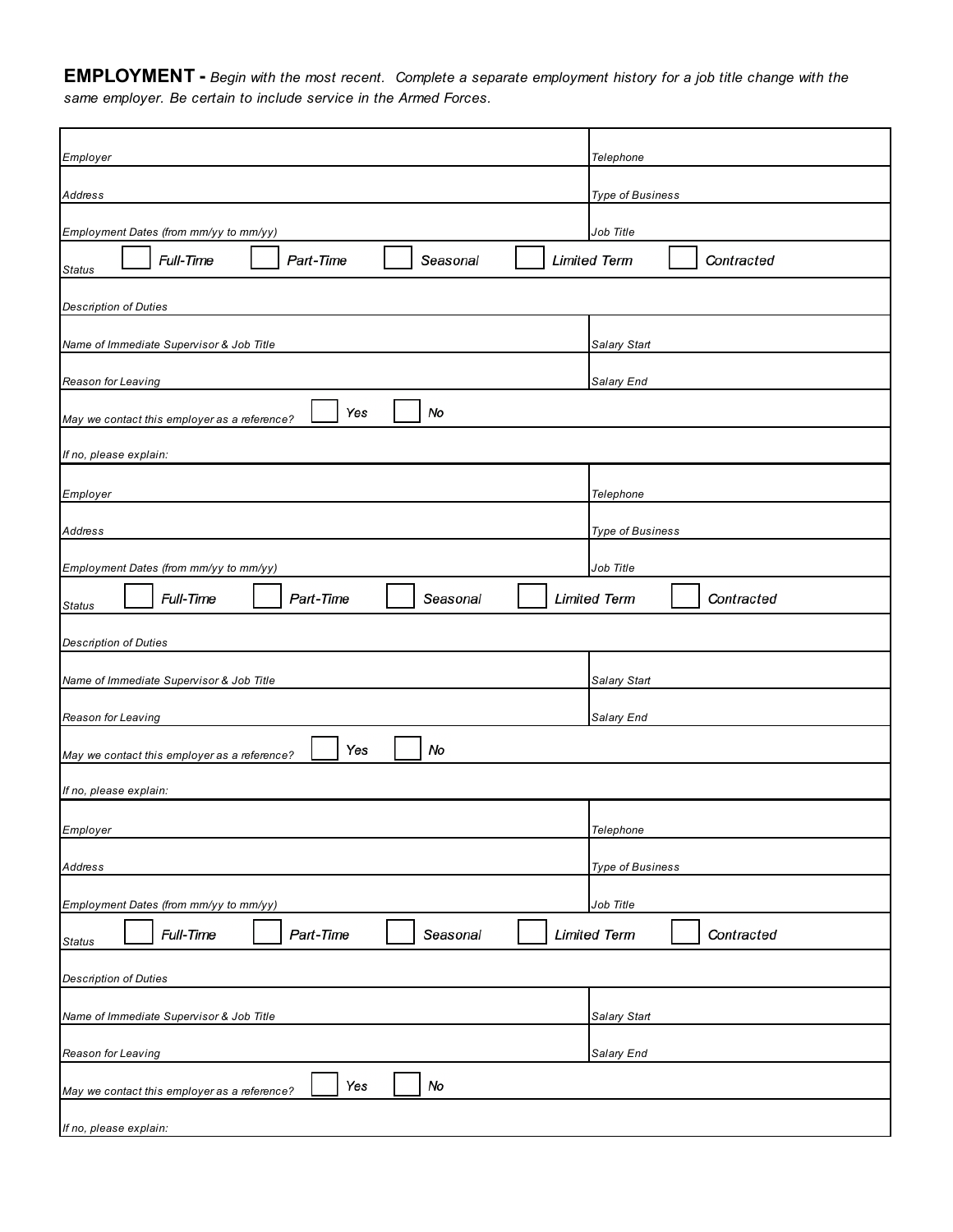| Employer                                                  | Telephone                         |
|-----------------------------------------------------------|-----------------------------------|
|                                                           |                                   |
| Address                                                   | <b>Type of Business</b>           |
|                                                           |                                   |
| Employment Dates (from mm/yy to mm/yy)                    | Job Title                         |
| Full-Time<br>Part-Time<br>Seasonal<br><b>Status</b>       | <b>Limited Term</b><br>Contracted |
| <b>Description of Duties</b>                              |                                   |
|                                                           |                                   |
| Name of Immediate Supervisor & Job Title                  | <b>Salary Start</b>               |
|                                                           |                                   |
| Reason for Leaving                                        | Salary End                        |
| Yes<br>No<br>May we contact this employer as a reference? |                                   |
|                                                           |                                   |
| If no, please explain:                                    |                                   |
|                                                           |                                   |
| Employer                                                  | Telephone                         |
|                                                           |                                   |
| Address                                                   | <b>Type of Business</b>           |
|                                                           |                                   |
| Employment Dates (from mm/yy to mm/yy)                    | Job Title                         |
| Full-Time<br>Part-Time<br>Seasonal<br><b>Status</b>       | <b>Limited Term</b><br>Contracted |
|                                                           |                                   |
|                                                           |                                   |
| <b>Description of Duties</b>                              |                                   |
|                                                           |                                   |
| Name of Immediate Supervisor & Job Title                  | Salary Start                      |
| Reason for Leaving                                        |                                   |
|                                                           | Salary End                        |
| No<br>Yes<br>May we contact this employer as a reference? |                                   |
|                                                           |                                   |

## **VOLUNTEER, SPECIAL SKILLS, AWARDS**

| Describe any volunteer work relative to the job you are seeking:                                                               |
|--------------------------------------------------------------------------------------------------------------------------------|
|                                                                                                                                |
|                                                                                                                                |
|                                                                                                                                |
| If relevant, please describe your computer knowledge and office equipment experience:                                          |
|                                                                                                                                |
|                                                                                                                                |
|                                                                                                                                |
| If relevant, please describe your experience using machinery and equipment:                                                    |
|                                                                                                                                |
|                                                                                                                                |
|                                                                                                                                |
| List any organizations you are a member of or any job-related honors or awards you have received which are relevant to the job |
| you are seeking:                                                                                                               |
|                                                                                                                                |
|                                                                                                                                |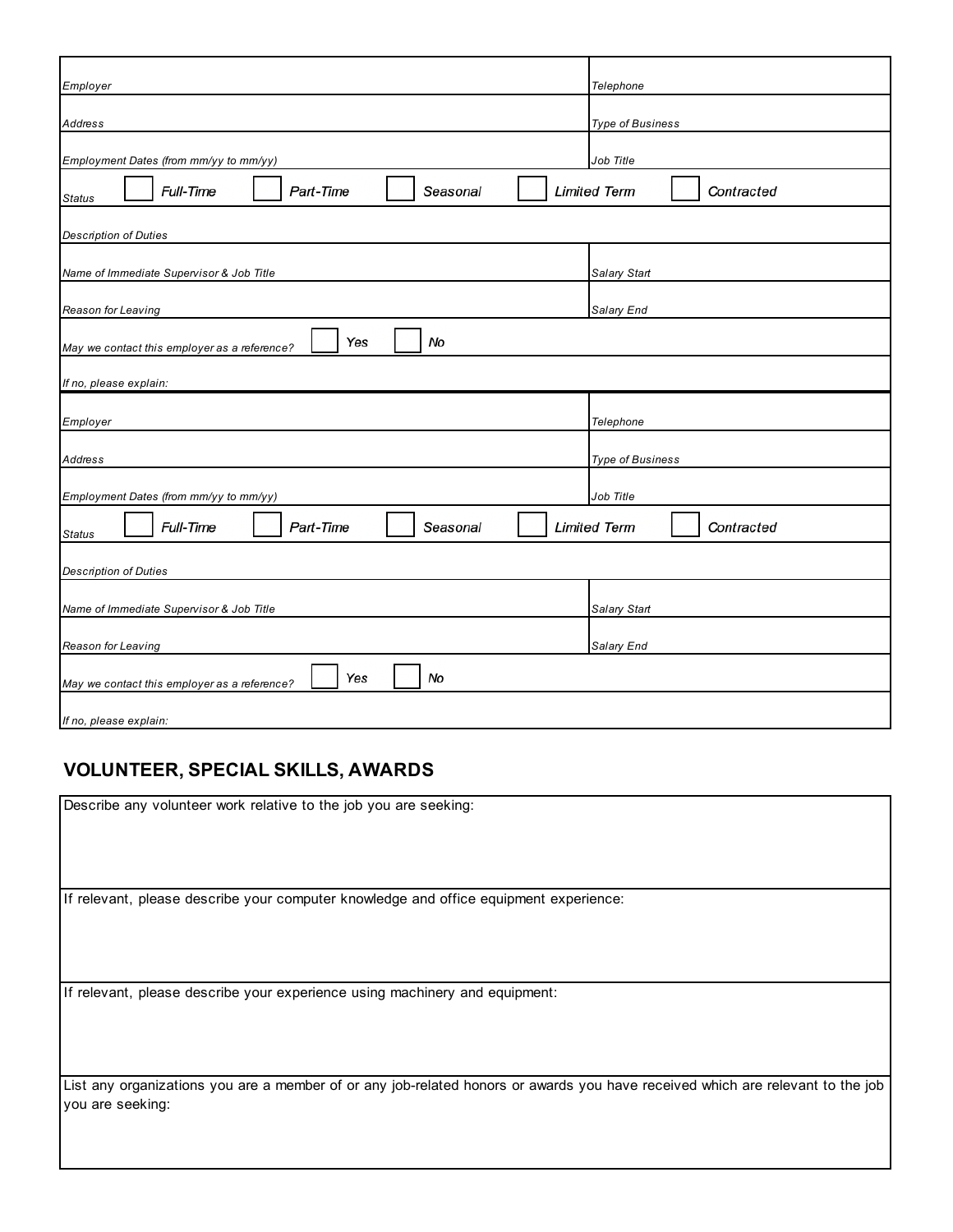#### **REFERENCES** *(list individuals familiar with your job qualifications)*

*Do not use relatives, personal friends or acquaintances.*

| Name         | Telephone     |
|--------------|---------------|
|              |               |
| Address      |               |
|              |               |
| Relationship | # Years Known |
|              |               |
| Name         | Telephone     |
|              |               |
|              |               |
| Address      |               |
|              |               |
| Relationship | # Years Known |
|              |               |
| Name         | Telephone     |
|              |               |
|              |               |
| Address      |               |
|              |               |
| Relationship | # Years Known |

#### **PENDING CHARGES / CONVICTIONS**

Conviction of a crime or pending charges is not an automatic bar to employment. Taylor County will consider the nature of the offense, the date of the offense and the relationship between the offense and the position for which you are applying to *determine if the conviction or pending charges substantially relates to the position for which you are applying.*

| Its there a criminal charge, felony or misdemeanor, currently pending against you?<br>No<br>Yes                      |
|----------------------------------------------------------------------------------------------------------------------|
| If yes, please give a brief description of the pending charge to include the date issued and the state where issued. |
| Have you ever been convicted of a crime, felony or misdemeanor?<br>Yes<br>No                                         |
| If yes, Please give a brief explanatory statement to include the date of conviction and state in which convicted.    |

#### **ACKNOWLEDGMENT OF EMPLOYMENT**

Acceptance, retention or review of this application for employment by Taylor County does not guarantee that an applicant will be offered a job. Any misrepresentation or willful omission of facts by the applicant on this application may disqualify the applicant or terminate the applicant's employment.

I understand and acknowledge that any employment relationship with this organization is of an "at-will" nature, which means that the Employee may resign at any time and Employer may discharge the Employee at any time, with or without cause. It is further understood that this at-will relationship may not be changed by any written document or by conduct unless such change is specifically acknowledged in writing by the Taylor County Board of Supervisors.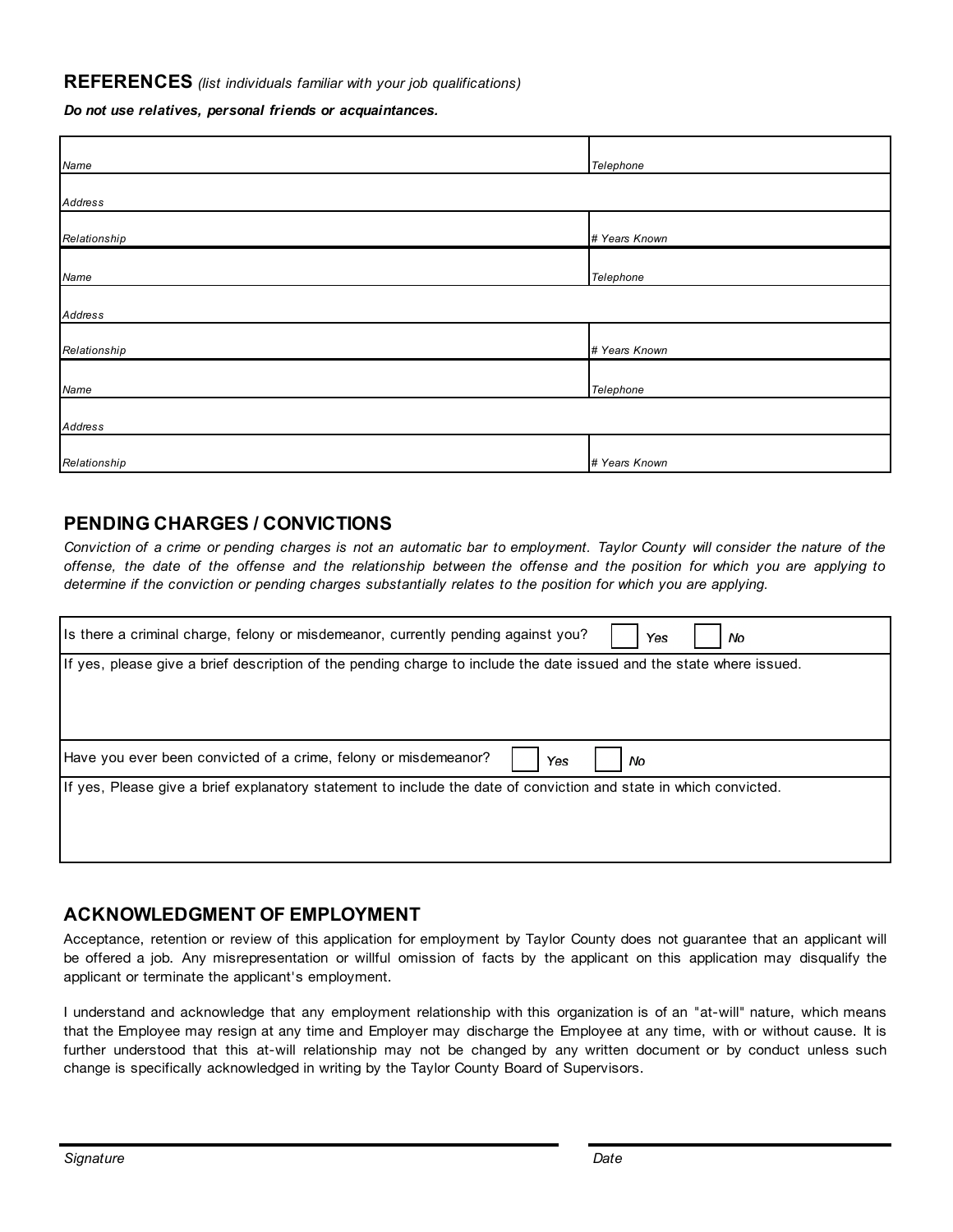# **TO: ALL JOB APPLICANTS**

Taylor County is an Equal Opportunity Employer, and, in order to comply with Federal and State information reporting requirements, you are requested to complete the information below. This information is kept separate from your employment application and is used for information reporting only.

| Gender:                                                                                                           |
|-------------------------------------------------------------------------------------------------------------------|
| Male<br>Female                                                                                                    |
| <b>Ethnic Background:</b>                                                                                         |
| <b>WHITE:</b> includes persons of Indo-European Descent, including Pakistan and East Indian.                      |
| BLACK: includes persons of African Descent as well as those identified as Jamaican, Trinidadian and West Indian.  |
| HISPANIC: includes all persons of Mexican, Puerto Rican, Cuban, Latin American or Spanish Descent.                |
| AMERICAN INDIAN: includes persons who identify themselves, or are known as such, by virtue of tribal association. |
| ASIAN AMERICAN: includes persons of Japanese, Chinese, Korean or Filipino Descent.                                |
| <b>OTHER:</b> includes Aleuts, Eskimos, Malayans, Thais and others not covered by specific categories above.      |
|                                                                                                                   |

*Applicant Name Date*

*Position Applied For*